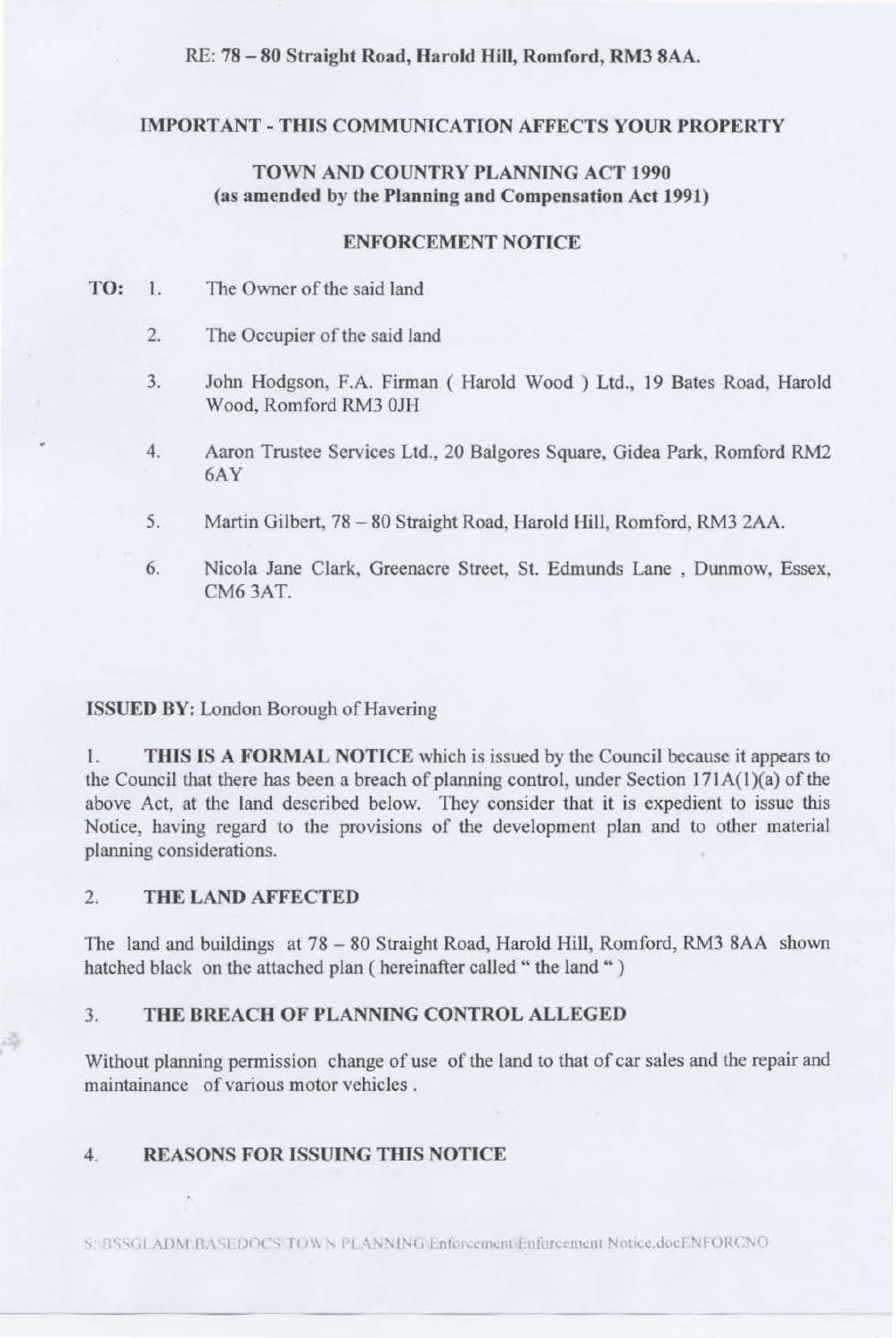It appears to the Council that the above breach of planning control has occurred within the last ten years. The visual impact of car sales displays in the street scene has an adverse impact on the sreetscene . The use of an existing building on the site for the purposes of a vehicle repair workshop and for car maintainance is considered to be unacceptable within a residential area because of the adverse impact on the amenities of residents through noise, traffic movement and car parking. 1n making its decision to issue this Notice the Council considered that the unauthorised use is contrary to the following policies of the Local Development Framework : DC61 and DC65.

### 5. **WHAT YOU ARE REQUIRED TO DO**

( i) Stop using the land for car sales

Time for compliance: 1 month from the effective date of this notice

(ii ) Stop using the land for vehicle repairs

Time for compliance : 1 month from the effective date of this notice

(iii ) Stop using the land for vehicle maintainance

Time for compliance : 1 month from the effective date of this notice

(iv) Remove from the land all machinery, equipment, apparatus, cars, car parts and any other vehicles brought on the land associated with the unauthorised use in complying with requirements (i) to (iii) above

Time for compliance : 1 month from the effective date of this notice

#### 6. **WHEN TIIlS NOTICE TAKES EFFECT**

This Notice takes effect on  $14<sup>th</sup>$  October 2008, unless an appeal is made against it beforehand

Dated:5<sup>1h</sup>Jeptember 2008

Signed:

T. Heal

Authorised Officer

on behalf of London Borough of Havering Town Hall Main Road Romford RMI 3BO

#### **YOUR RIGHT OF APPEAL**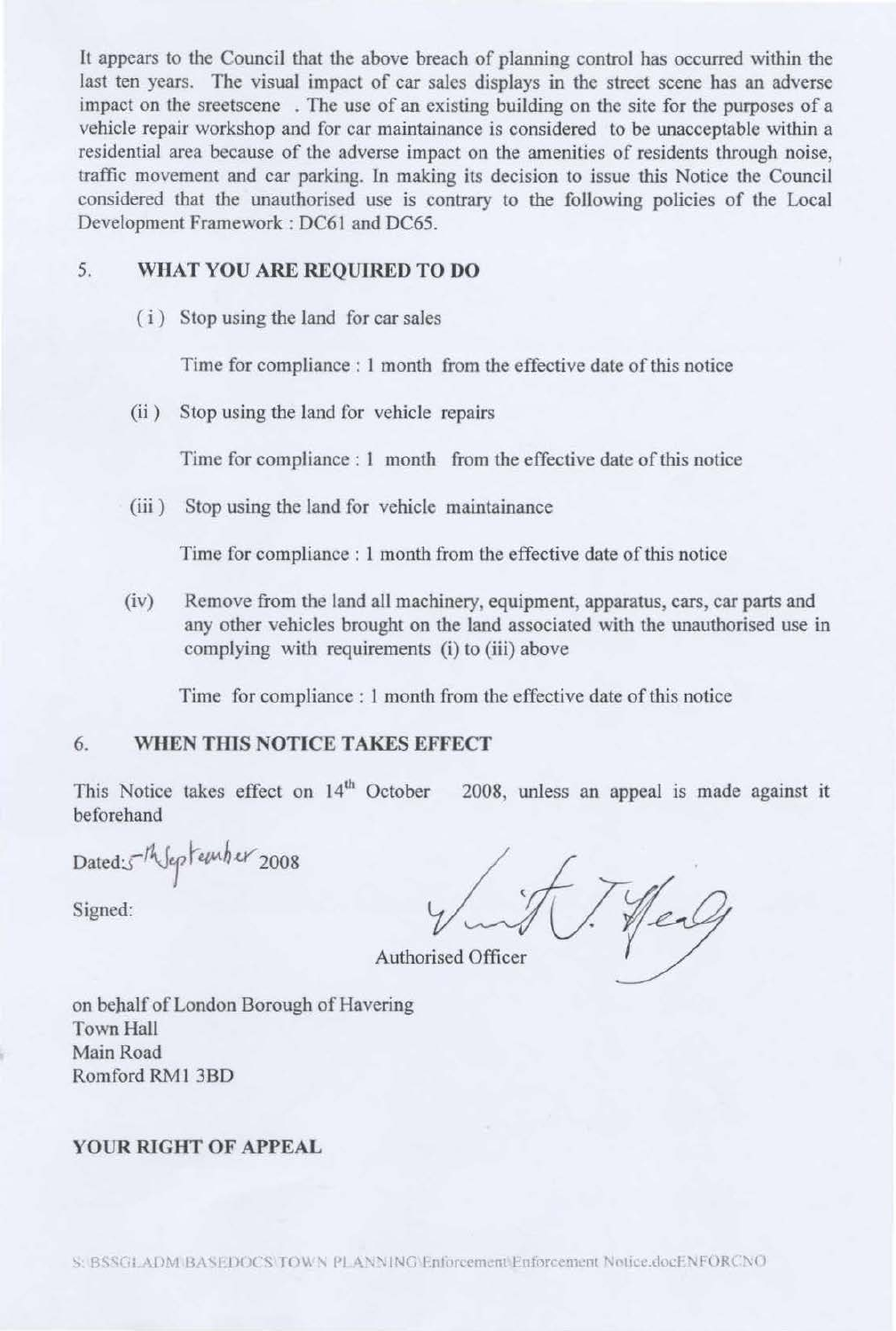You can appeal against this Notice, but any appeal must be received, or posted in time to be received, by the Secretary of State before 14<sup>th</sup> October 2008. The enclosed booklet "Enforcement Appeals - A guide to Procedure" sets out your rights. Read it carefully. You may use the enclosed appeal forms. One is for you to send to the Secretary of State if you decide to appeal. The other is for you to keep as a duplicate for your own records. You should also send the Secretary of State the spare copy of this Enforcement Notice which is enclosed.

### WHAT HAPPENS IF YOU DO NOT APPEAL

If you do not appeal against this Enforcement Notice, it will take effect on 14<sup>th</sup> October 2008 and you must then ensure that the required steps for complying with it, for which you may be held responsible, are taken within the period specified in the Notice.

# FAILURE TO COMPLY WITH AN ENFORCEMENT NOTICE WHICH HAS TAKEN EFFECT CAN RESULT IN PROSECUTION AND/OR REMEDIAL ACTION **BY THE COUNCIL.**

S: BSSGLADM/BASEDOCS/TOWN PLANNING/Enforcement/Enforcement Notice.docENFORCNO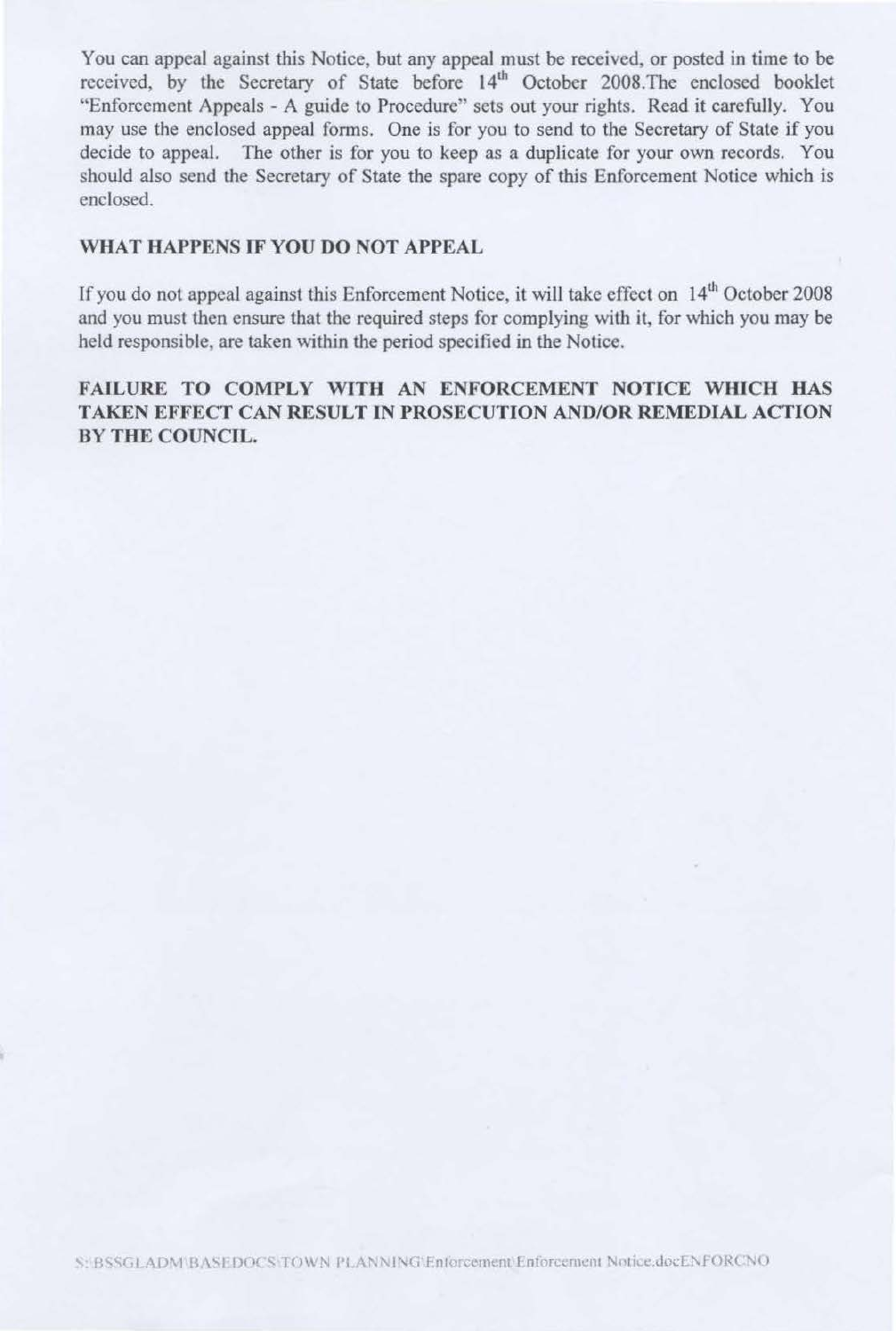# **EXPLANATORY NOTES**

# **STATUTORY PROVISIONS**

A summary of Sections 171A, 1718 and 172 to 177 of the Town and Country Planning Act 1990 (as amended) is enclosed with this Notice.

### **YOUR RIGHT OF APPEAL**

You can appeal against this Notice, but any appeal must be in writing and received, or posted (with the postage paid and properly addressed) in time to be received in the ordinary course of the post, by the Secretary of State before 14<sup>th</sup> October 2008. The enclosed booklet "Enforcement Appeals - A guide to Procedure" sets out your rights. Read it carefully. If you appeal you should use the enclosed appeal forms. Two copies are for you to send to the Secretary of State if you decide to appeal. The other is for you to keep as a duplicate for your own records. You should also send the Secretary of State a copy of the Enforcement Notice.

### **GROUNDS OF APPEAL**

The grounds of appeal are set out in Section 174 of the Town and Country Planning Act 1990 and are also set out on pages 2--5 of the enclosed appeal forms.

# **PLANNING APPLICATION FEE**

Should wish to appeal on ground (a) - that planning permission should be granted for the unauthorised development - then a fee of  $£$  335.00 is payable both to the Secretary of State and to the Council. If the fees are not paid then that ground of appeal will not be valid.

### **STATEMENT ON GROUNDS OF APPEAL**

You must submit to the Secretary of State, either when giving notice of appeal or within 14 days from the date on which the Secretary of State sends him a notice so requiring him, a statement in writing specifying the grounds on which you are appealing against the enforcement notice and stating briefly the facts on which you propose to rely in support of each of those grounds.

# **RECIPIENTS OF THE ENFORCEMENT NOTICE**

The names and addresses of all the persons on whom the Enforcement Notice has been served are:

- **TO:** 1. The Owner of the said land
	- 2. The Occupier of the said land
	- 3. John Hodgson, F.A. Firman (Harold Wood) Ltd., 19 Bates Road, Harold Wood, Romford RM3 OJH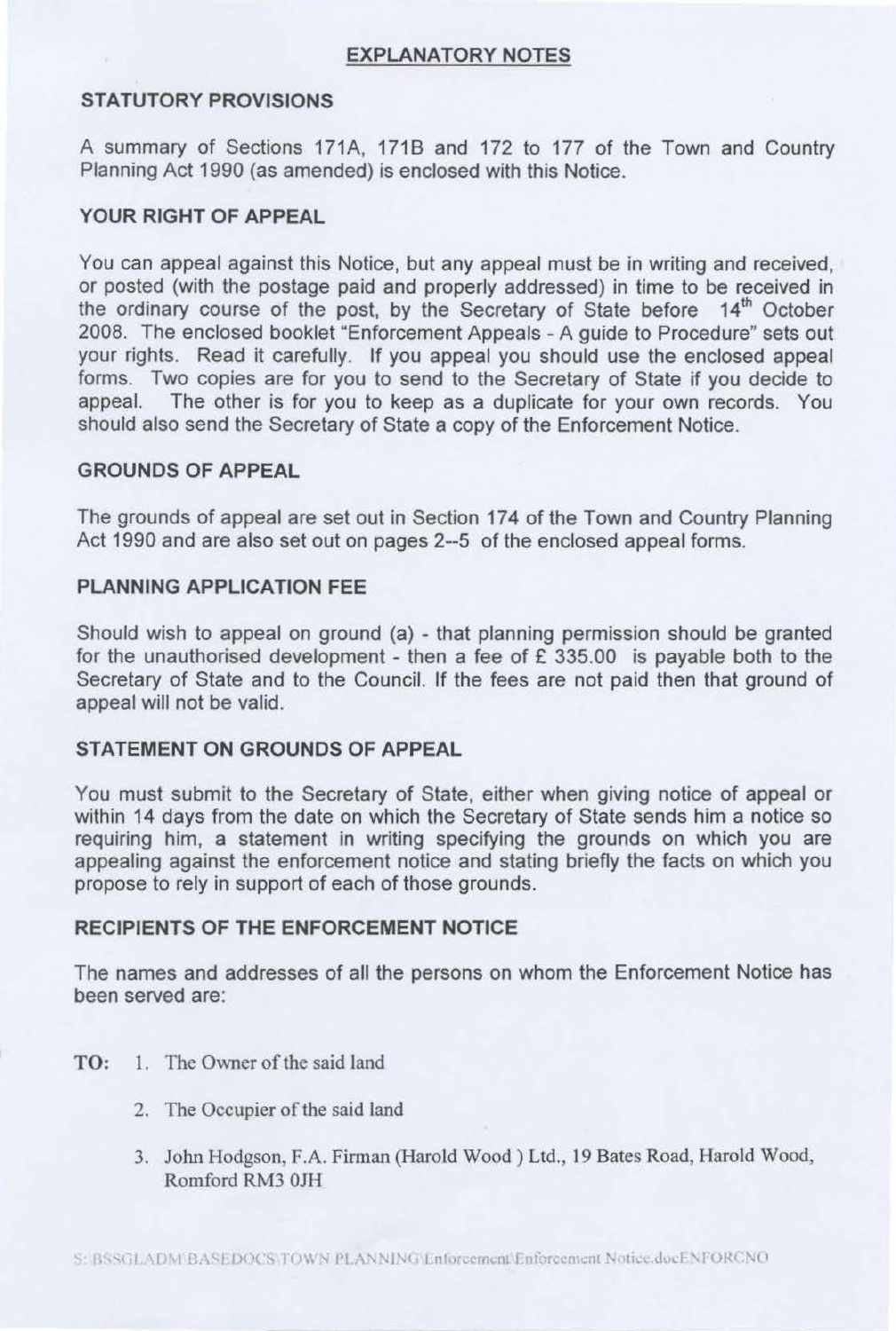- 4. Aaron Trustee Services Ltd., 20 Balgores Square, Gidea Park, Romford RM2 6AY
- 5. Martin Gilbert, 78 80 Straight Road, Harold Hill, Romford, RM3 2AA
- 6. Nicola Jane Clark, Greenacre Street, St. Edmunds Lane, Dunmow, Essex, CM6  $3AT$